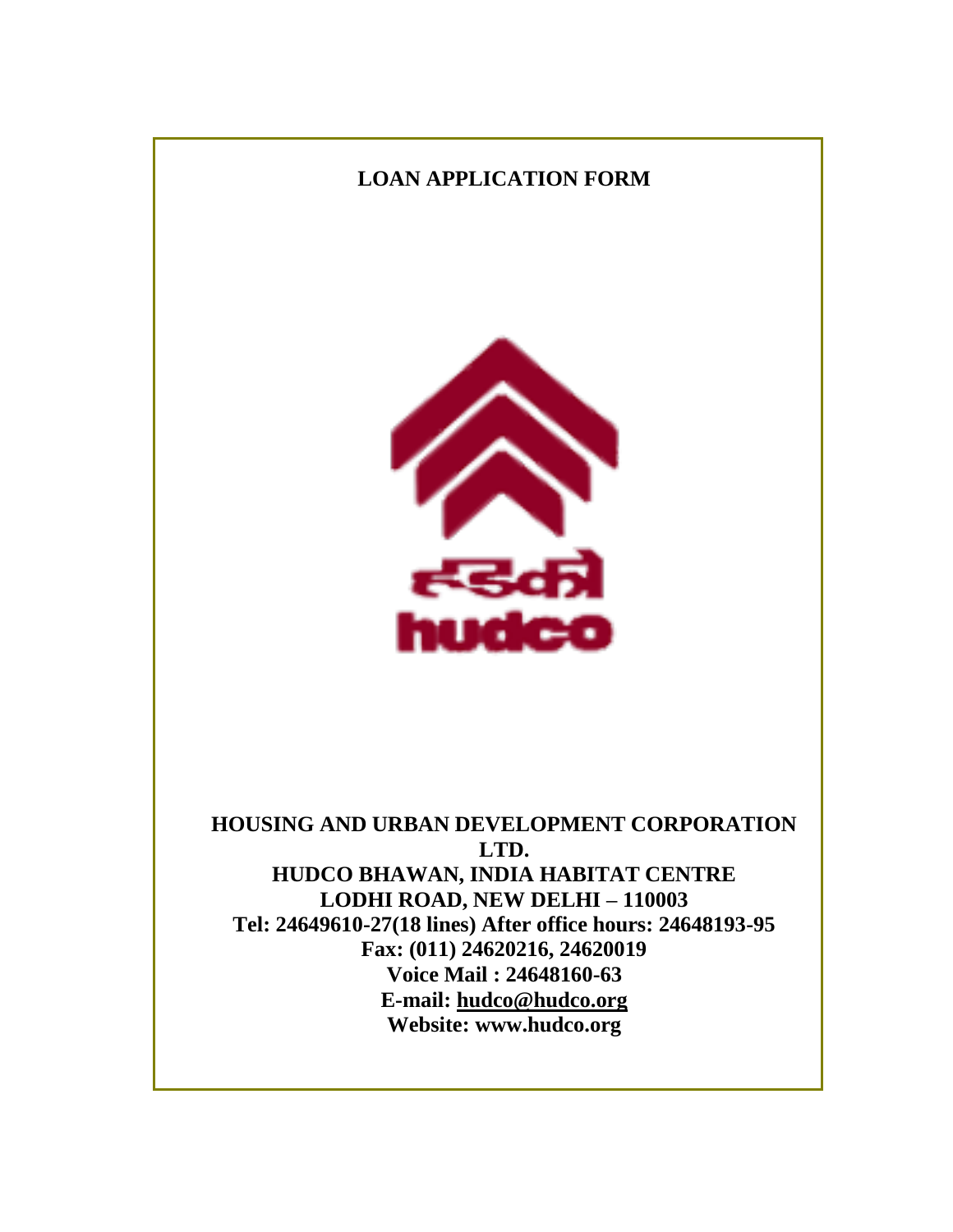# **LOAN APPLICATION FORM**

 $\Gamma$ 

|                | DETAILS OF APPLICANT AND THE PROJECT*                              |                           |  |          |      |              |
|----------------|--------------------------------------------------------------------|---------------------------|--|----------|------|--------------|
| $\mathbf{1}$   | Name of the Scheme                                                 |                           |  |          |      |              |
| $\overline{2}$ | Type of scheme                                                     |                           |  |          |      |              |
|                | (Housing./Com./Infra. etc)                                         |                           |  |          |      |              |
| 3              | Name of the Borrower                                               |                           |  |          |      |              |
|                | (Address, Tel No., Fax No., e-mail)                                |                           |  |          |      |              |
|                | Registered Office                                                  |                           |  |          |      |              |
|                | Corporate Office                                                   |                           |  |          |      |              |
|                | Constitution                                                       |                           |  |          |      |              |
|                | (Partnership/PrivateLtd.<br>Company/Public                         |                           |  |          |      |              |
|                | Ltd. Company etc)                                                  |                           |  |          |      |              |
|                | Date of incorporation<br>Date of Commencement of Business (in case |                           |  |          |      |              |
|                | of Public Ltd. Company)                                            |                           |  |          |      |              |
| $\overline{4}$ | Project Coordinator                                                |                           |  |          |      |              |
|                | (Address, Tel No. Fax, E-mail)                                     |                           |  |          |      |              |
| 5              | <b>Implementing Agency</b>                                         |                           |  |          |      |              |
| 6              | Location                                                           | Town                      |  | District |      | <b>State</b> |
|                |                                                                    |                           |  |          |      |              |
| $\overline{7}$ | TOTAL PROJECT COST(AS PER                                          |                           |  |          |      |              |
|                | <b>ANNEXURE-A</b>                                                  |                           |  |          |      |              |
| 8              | Means of Finance                                                   | (Rs. In lakhs)            |  |          | %age |              |
|                |                                                                    | Hudco Loan                |  |          |      |              |
|                |                                                                    | Loan from other F.Is      |  |          |      |              |
|                |                                                                    | Existing equity           |  |          |      |              |
|                |                                                                    | Fresh equity              |  |          |      |              |
|                |                                                                    | Internal accruals/Advance |  |          |      |              |
|                |                                                                    | Debentures                |  |          |      |              |
|                |                                                                    | Govt. Grant (if any)      |  |          |      |              |
|                |                                                                    | <b>Unsecured loans</b>    |  |          |      |              |
|                |                                                                    | Others (specify)          |  |          |      |              |
|                |                                                                    | Total                     |  |          |      |              |
| $\mathbf Q$    | Consortium leader(if any)                                          |                           |  |          |      |              |
| 10             | Expenditure Incurred so far, if any                                |                           |  |          |      |              |
|                | (Component-wise)                                                   |                           |  |          |      |              |
| $11\,$         | Type of Interest rate sought                                       | Floating/Fixed            |  |          |      |              |
| 12             | Construction period (A)                                            |                           |  |          |      |              |
|                | Repayment period (B)                                               |                           |  |          |      |              |
|                | Total Period (A+B)                                                 |                           |  |          |      |              |
| 13             | Application fees with service tax $\&$ cess                        |                           |  |          |      |              |
|                |                                                                    |                           |  |          |      |              |

\*If certain column is not applicable, please mention 'Not Applicable'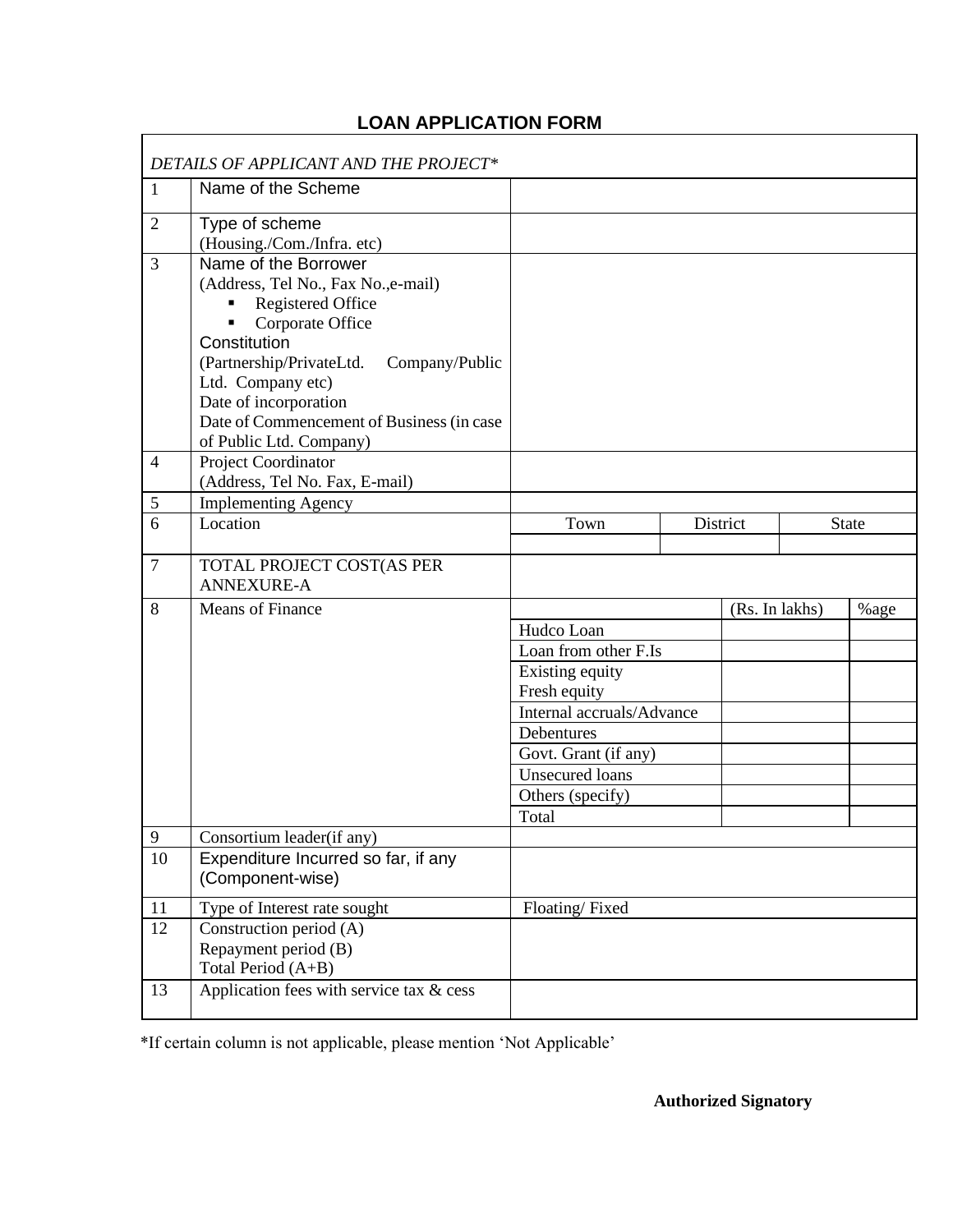| 14   | Security proposed    |                                                                                           |               |                |                                  |               |                     |                                  |
|------|----------------------|-------------------------------------------------------------------------------------------|---------------|----------------|----------------------------------|---------------|---------------------|----------------------------------|
|      | Project related      |                                                                                           |               |                |                                  |               |                     |                                  |
|      | Others               |                                                                                           |               |                |                                  |               |                     |                                  |
| 15   |                      | If earlier loans have been taken from HUDCO by borrower/ Group Companies, details thereof |               |                |                                  |               |                     |                                  |
| Sche | Purpose<br>of        | Date of sanction                                                                          | Sanctioned    |                | Amount                           | Present       | Overdue             | Remarks                          |
| me   | Loan                 |                                                                                           | amount        |                | Disbursed                        | outstanding   | if any              |                                  |
| No.  |                      |                                                                                           | (Rs. In lacs) |                | (Rs. in lacs)                    | (Rs. In lacs) | (Rs.<br>In<br>lacs) |                                  |
|      |                      |                                                                                           |               |                |                                  |               |                     |                                  |
|      |                      |                                                                                           |               |                |                                  |               |                     |                                  |
|      |                      |                                                                                           |               |                |                                  |               |                     |                                  |
| 16   |                      | Details of Promoter's Contribution                                                        |               |                |                                  |               |                     |                                  |
|      |                      | Existing Shareholding pattern of the Borrower                                             |               |                |                                  |               |                     |                                  |
|      | Name of Share Holder |                                                                                           |               |                | Equity Share Capital (Rs in      |               |                     | % to Total paid up share capital |
|      |                      |                                                                                           |               | lacs)          |                                  |               |                     |                                  |
|      |                      |                                                                                           |               |                |                                  |               |                     |                                  |
|      |                      |                                                                                           |               |                |                                  |               |                     |                                  |
|      | Total                |                                                                                           |               |                |                                  |               |                     |                                  |
| 17   |                      | Proposed shareholding pattern of the Borrower                                             |               |                |                                  |               |                     |                                  |
|      | Particulars          |                                                                                           |               |                | <b>Equity Share Capital (Rs)</b> |               |                     | % to Total paid up share capital |
|      |                      |                                                                                           |               | in lacs)       |                                  |               |                     |                                  |
|      |                      |                                                                                           |               |                |                                  |               |                     |                                  |
|      | Total                |                                                                                           |               |                |                                  |               |                     |                                  |
| 18   |                      | Brief Project Details alongwith                                                           |               |                |                                  |               |                     |                                  |
|      | specific             | parameters,<br>industry                                                                   |               |                |                                  |               |                     |                                  |
|      |                      | norms etc. (Such as FSI achieved,                                                         |               |                |                                  |               |                     |                                  |
|      |                      | Total Built up Area, Permissible                                                          |               |                |                                  |               |                     |                                  |
|      |                      | Built up Area, No. of Units, Status                                                       |               |                |                                  |               |                     |                                  |
|      |                      | of Approvals etc. for Schemes)                                                            |               |                |                                  |               |                     |                                  |
|      |                      | 19 Financial Indicators for the Borrowing Agency including the project                    |               |                |                                  |               |                     |                                  |
| 19.1 | Debt Equity Ratio    |                                                                                           |               |                |                                  |               |                     |                                  |
|      | Name & address of    |                                                                                           |               |                |                                  |               |                     |                                  |
| 20   |                      | borrower's bankers alongwith                                                              |               |                |                                  |               |                     |                                  |
|      | A/C No               |                                                                                           |               |                |                                  |               |                     |                                  |
| 21   |                      | Credit Rating of borrower from                                                            |               | Rating Agency: |                                  |               |                     |                                  |
|      |                      | CRISIL/CARE/ICRA/FITCH                                                                    | Rating:       |                |                                  |               |                     |                                  |
|      |                      |                                                                                           |               | Date of Rating |                                  |               |                     |                                  |
|      |                      |                                                                                           |               | Rated for:     |                                  |               |                     |                                  |
|      |                      |                                                                                           |               |                | Validity of Rating               |               |                     |                                  |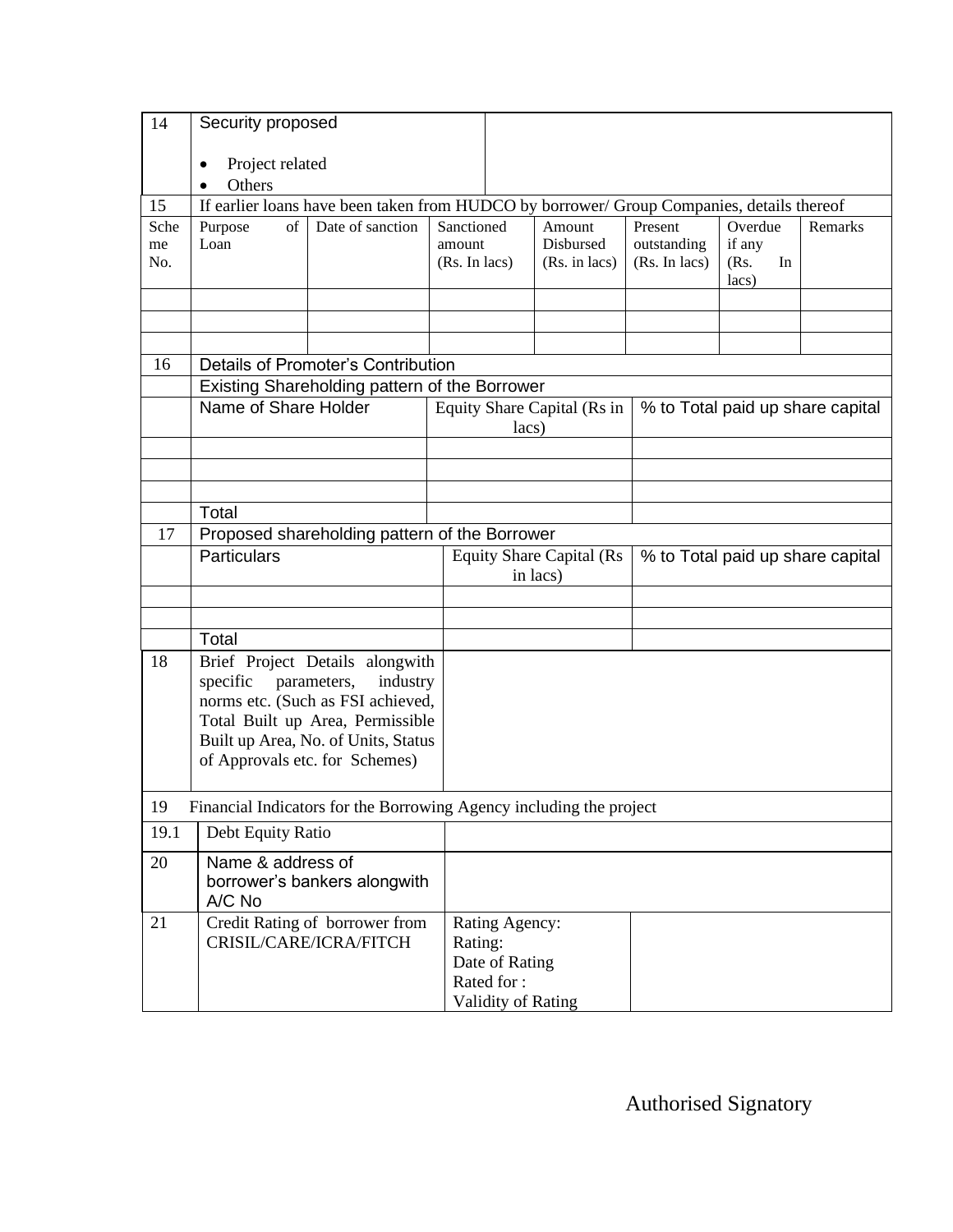| 22 | Whether the borrower company<br>is listed in Stock Exchange                                                                                                                                                                                                |  |
|----|------------------------------------------------------------------------------------------------------------------------------------------------------------------------------------------------------------------------------------------------------------|--|
|    | If yes,                                                                                                                                                                                                                                                    |  |
|    | Market price of share as on<br>date                                                                                                                                                                                                                        |  |
|    | High in last 52 weeks                                                                                                                                                                                                                                      |  |
|    | Low in last 52 weeks                                                                                                                                                                                                                                       |  |
| 23 | Details of Promoter Directors &<br>associate/group companies.<br>Whether any of the above is<br>appearing in defaulters list of<br>RBI.                                                                                                                    |  |
| 24 | Whether any court case/legal<br>proceedings pending in the<br>court against any of the<br>Directors/ associate/ group<br>companies, If yes, the details<br>thereof                                                                                         |  |
| 25 | Whether Borrower/ Promoters/<br>Directors are involved in any<br>economic offence(s). If yes,<br>the details of such offences,<br>committed / initiated/ involved<br>in by and / or against the<br>Borrower (positively in case of<br>corporate entities): |  |

Authorized signatory

Place: Date: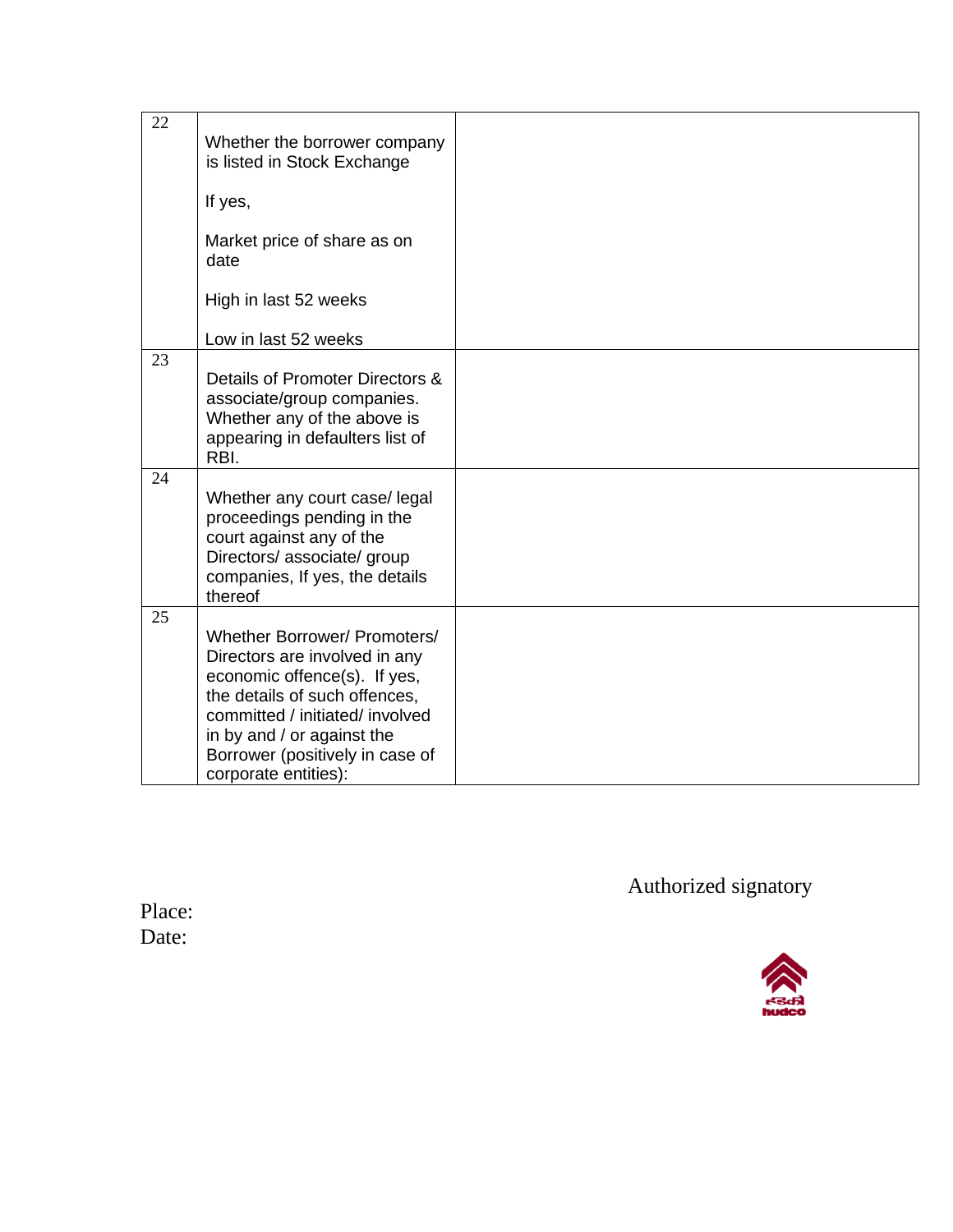# **Annexure-A**

| Particulars                                     | Amount          |
|-------------------------------------------------|-----------------|
|                                                 | (Rs. in crores) |
| <b>Land Acquisition</b><br>A.                   |                 |
| Construction cost<br><b>B.</b>                  |                 |
| C. (i) Item wise cost                           |                 |
| $\mathbf{1}$                                    |                 |
| $\overline{2}$                                  |                 |
| 3                                               |                 |
| $\overline{4}$                                  |                 |
| 5                                               |                 |
| 6                                               |                 |
| Contingencies, if any                           |                 |
| Sub Total                                       |                 |
| (ii) Tender Premium (w.r.t. Schedule of Rates)  |                 |
| (iii) Escalation, if any                        |                 |
| Total of $C((i)+(ii)+(iii))$                    |                 |
| D. Base Cost (Total of A+B+C)                   |                 |
| E. A & S charges (on $B+C$ )                    |                 |
| F. Interest during construction period          |                 |
| G. Front end fee                                |                 |
| H. Preliminary & Pre-operative expenses, if any |                 |
| TOTAL PROJECT COST (D+E+F+G+H)                  |                 |

Details of the Project Cost (Please give abstract of the cost estimates)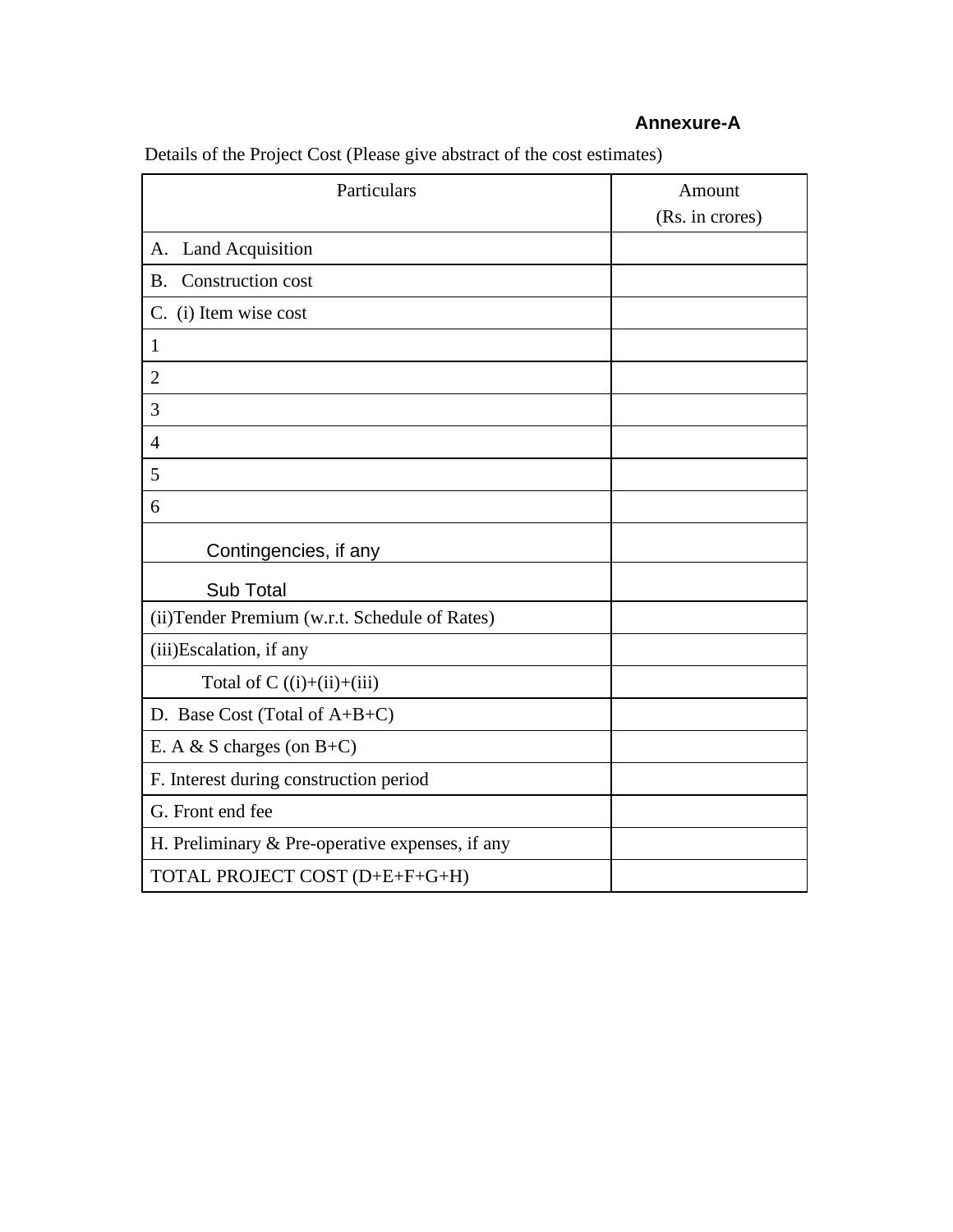## **ANNEXURE –IVA**

## *LIST OF DOCUMENTS TO BE FURNISHED TO HUDCO ALONGWITH LOAN APPLICATION (1st STAGE) FOR REGISTRATION OF LOAN APPLICATION*

- 1. Prescribed Application Fee (Non-refundable)
- 2. Legal document in English/Hindi version

#### *In case of statutory body*

- a) Copy of the enactment under which it is constituted (only in case of new agencies)
- b) Copy of bye-laws (only in case of new agencies)

#### *In case of Company*

- a) Memorandum & Articles of Association
- b) Copy of certificate of incorporation
- c) Copy of certificate of commencement of Business (in case of public companies only) (only in case of new agencies)
- d) Copy of relevant resolution

#### *In case of partnership firm*

a) Copy of the partnership deed

#### **In case of Municipal Corporation/Municipality**

- a) Copy of Notification constituting the Municipal Corporation/ Municipality (in case of 1st scheme from the agency)
- b) Municipal Council/Corporation Resolution to raise loan from HUDCO
- **3. Copies of audited accounts for the past three years (However the unaudited accounts for the immediate previous year can be submitted).**
- 4. In case of land acquisition/township development schemes, please indicate the following:-
- Whether notification under Sections  $4 \& 6$  of Land Acquisition Act has been issued in case land is acquired by the State Government
- Whether agreement to sell has been entered into with individual buyers, in case land is acquired from individuals.
- Whether land is alloted by Government Department from whom land is purchased.
- In case of township development scheme, whether letter of Intent has been issued by competent authority (if applicable).

#### **ANNEXURE-IV B**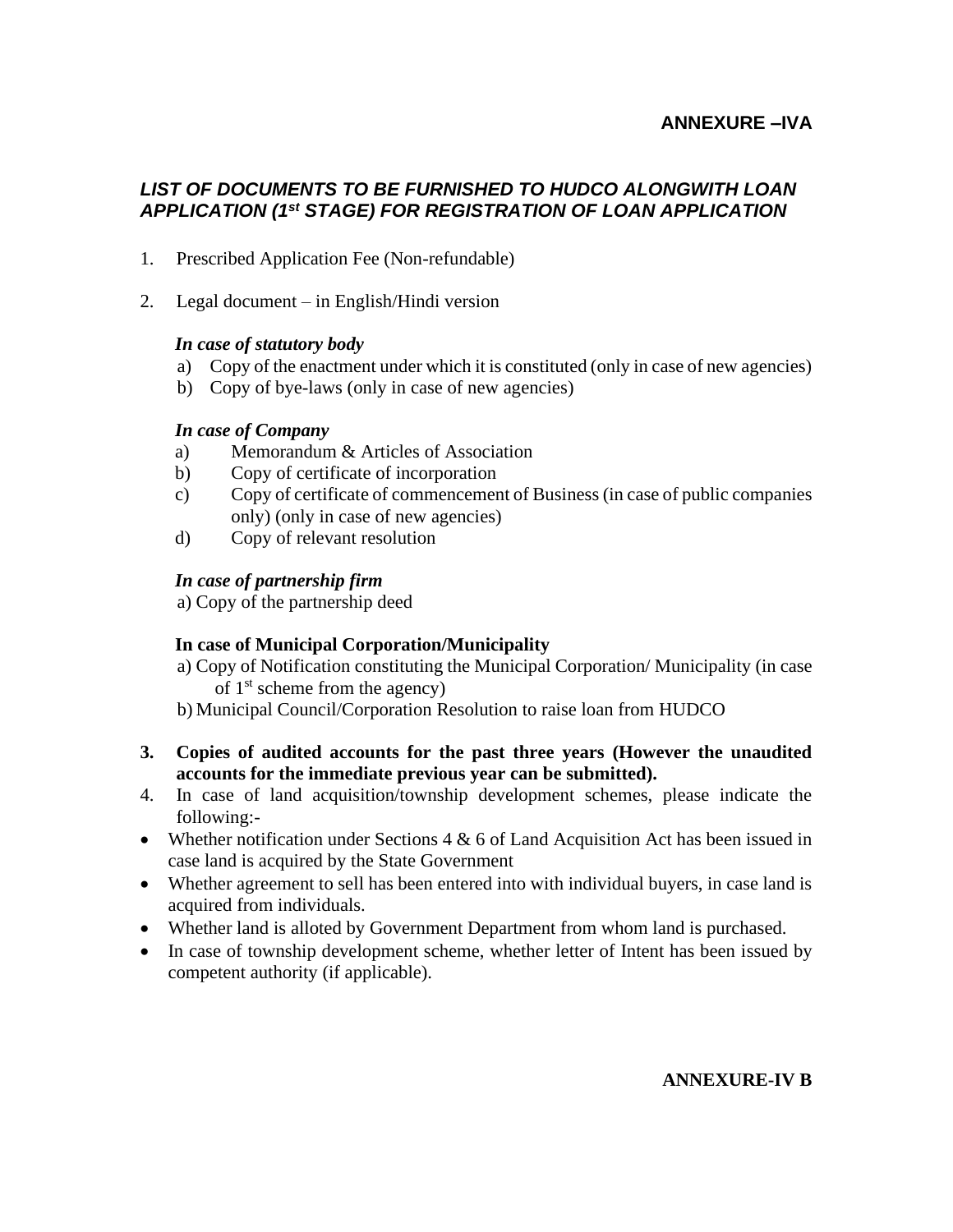## **DOCUMENTS / INFORMATION REQUIRED FOR DETAILED APPRAISAL OF SCHEMES (STAGE II)**

1. Legal document – in English/Hindi version

#### *In case of statutory body*

a) Resolution passed by the Board of Directors to borrow from HUDCO

#### *In case of Company*

- a) Certified extract of form No. 32 obtained from Registrar of Companies in original
- b) Certified copy of resolution passed by by the Board of Directors to borrow from HUDCO under Sec. 292 of the Companies Act 1956
- c) In case of public companies, certified copy of resolution passed under Sec. 293(I) d of companies Act.

#### *In case of partnership firm*

- a) Copy of Form A issued by Registrar of Firms in original
- b) Resolution of partners to borrow from HUDCO

## **In case of Municipal Corporation/Municipality**

- c) Govt. approval for borrowing and the permission to mortgage in case land/land & buildings is proposed to be mortgaged as security
- d) Govt. approval for taking up the scheme

## **2. Land Documents**

- a) Land possession certificate
- b) Non encumbrance certificate
- c) Copy of the title deeds indicating tentative value only (in case mortgaging of land/land & buildings is security for HUDCO loan). However, detailed valuation report by an approved valuer under Income Tax Act will be required at the time of loan release.

## **3. Detailed project Report (2 Sets)**

The DPR should normally contain details of project contents, estimates, implementation methodology, project implementation schedule, investment schedule, cashflow statement, financial indicators like Debt:Equity Ratio, IRR, DSCR, marketing plan & demand assessment etc.

## **4. Drawings duly approved by the Competent Authority**

- a) Key map showing site boundaries, survey number etc.
- b) Layout, building plan, section, elevation
- c) Service drawing showing plumbing electric lines waste disposal etc.
- **5. NOC/Copy of statutory approvals (wherever applicable)**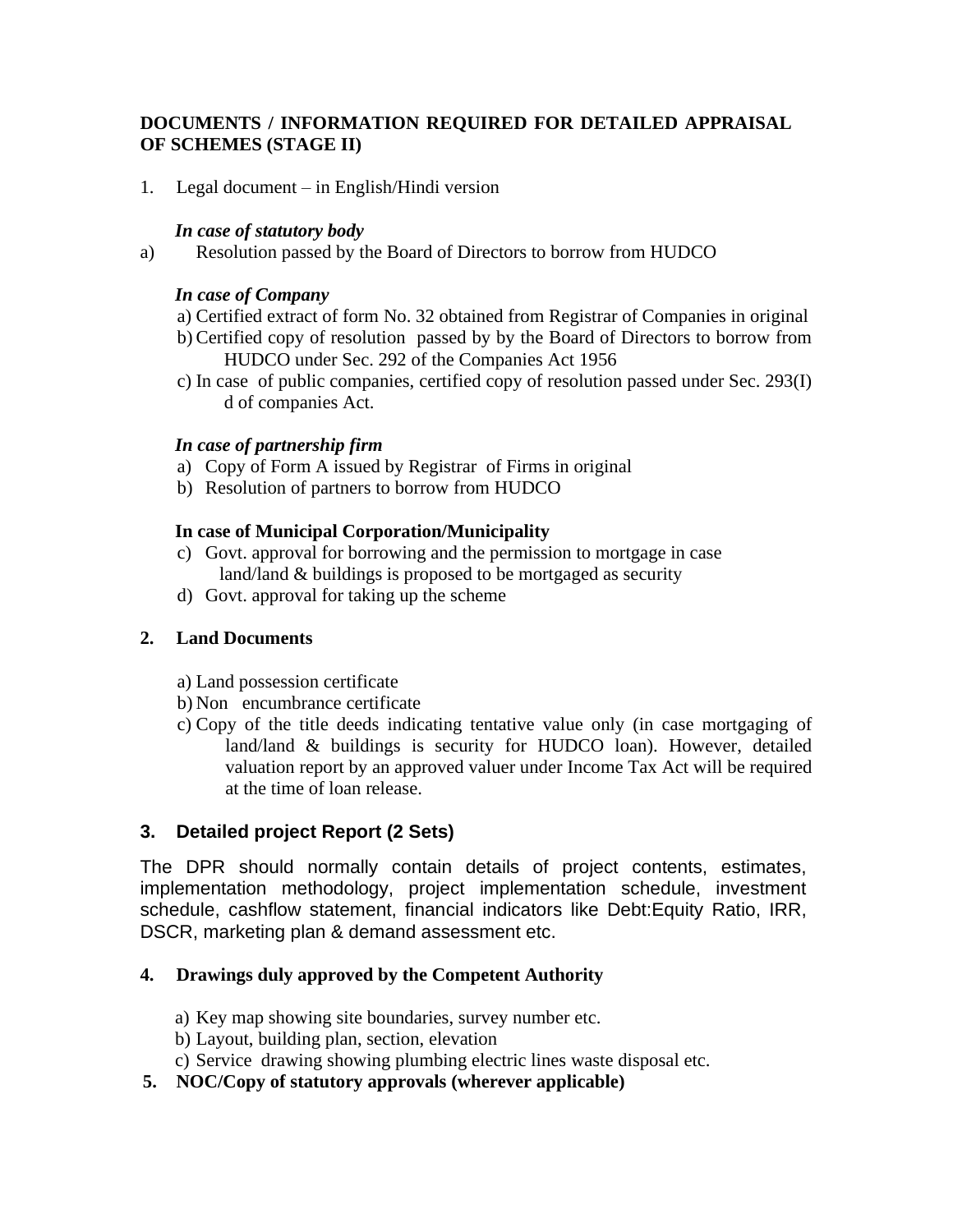- a) Land use for the project purpose
- b) Fire Fighting department (if applicable)
- c) Airport Authority (if applicable)
- d) Any other (if applicable)

#### **6. Other Certificate & Reports**

- a) Structural engineer's certificate that all structural requirements were considered w.r.t. load, earthquake etc. while designing in line with building codes applicable and based on soil test.
- b) Certificate for availability of sufficient raw material for relevant projects (reference to guidelines may be made, if necessary)
- c) Copy of Water quality & quantity, Hydrological profile reports etc. (if ground /surface water is the source of water supply)
- **7. Investment and loan Drawal Programme as per Annexure 1**
- **8. Copies of documents such as shareholders agreement, lease agreement, EPC Contract, fuel supply agreement, PPA, transport agreement, concession agreement etc.**

| Promoter<br>Name | <b>Net</b><br>Worth | Immovable<br>Property | Equity<br>share<br>capital | Unsecured<br>loans | Taxable Income |
|------------------|---------------------|-----------------------|----------------------------|--------------------|----------------|
|                  |                     |                       |                            |                    |                |
|                  |                     |                       |                            |                    |                |
|                  |                     |                       |                            |                    |                |
|                  |                     |                       |                            |                    |                |

#### **9. Details of promoters/promoter companies (supported by CA certificate)**

**10. Latest position of Individual/Corporate Promoters under following assessments (supported by CA certificate)**

(Rs. In crores)

|                                      | Income Tax<br>Assessment      |             | <b>Wealth Tax</b><br>Assessment |                       | Sales Tax<br>Assessment         |                       |  |
|--------------------------------------|-------------------------------|-------------|---------------------------------|-----------------------|---------------------------------|-----------------------|--|
| Individual<br>Corporate<br>Promoters | Assessed<br>Taxable<br>Income | Tax<br>Paid | Wealth<br>Assessed              | Wealth<br>Tax<br>Paid | <b>Sales</b><br>Tax<br>Assessed | Wealth<br>Tax<br>Paid |  |
|                                      |                               |             |                                 |                       |                                 |                       |  |
|                                      |                               |             |                                 |                       |                                 |                       |  |

**11. STATUS OF ACCOUNTS WITH EXISTING BANKS/ FINANCIAL INSTITUTIONS**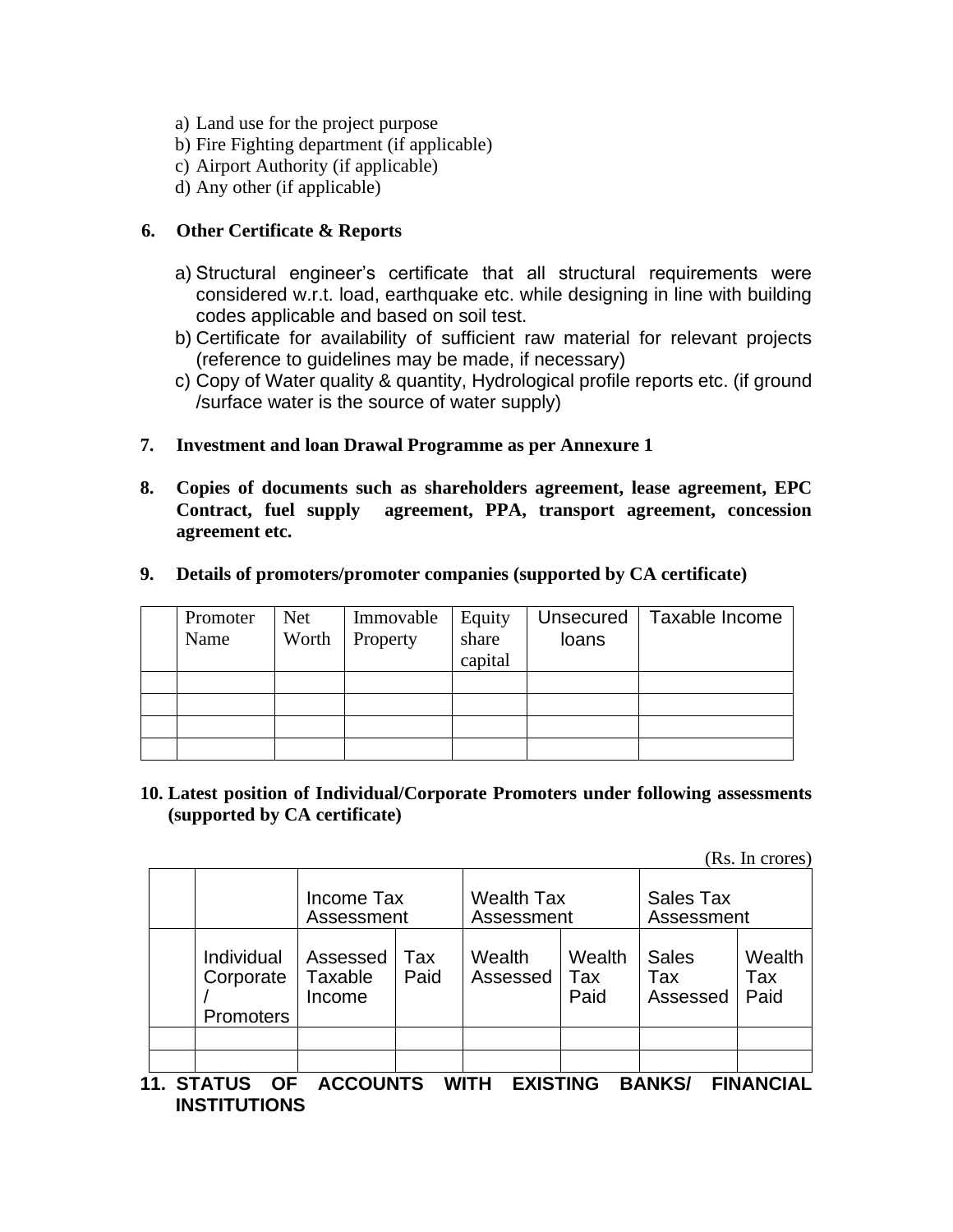| Name of      | Purpo |      |          | Details of the Loan |                        |           | Security | Repaym        |
|--------------|-------|------|----------|---------------------|------------------------|-----------|----------|---------------|
| Institution/ | se of |      |          |                     |                        |           |          | ent           |
| Bank         | Loan  |      |          |                     |                        |           |          | <b>Status</b> |
|              |       | Loan | Interest |                     | MoratoriRepayment      | Outstandi |          |               |
|              |       | Amt. |          |                     | $um(yrs)$ Period (yrs) | ng        |          |               |
|              |       |      |          |                     |                        | Amount    |          |               |
|              |       |      |          |                     |                        | (Rs. In   |          |               |
|              |       |      |          |                     |                        | Lakhs)    |          |               |
|              |       |      |          |                     |                        |           |          |               |
|              |       |      |          |                     |                        |           |          |               |
|              |       |      |          |                     |                        |           |          |               |
|              |       |      |          |                     |                        |           |          |               |
|              |       |      |          |                     |                        |           |          |               |
|              |       |      |          |                     |                        |           |          |               |
|              |       |      |          |                     |                        |           |          |               |
|              |       |      |          |                     |                        |           |          |               |

- 12. Whether the applicant has given any guarantee for the loans raised by other companies/others and if so, provide details thereof.
- 13. Major legal cases pending in the court/tribunal against the applicant, which may have impact on financial position of the applicant.
- 14. Whether Borrower / Promoter(s) are involved in any economic offence(s). If yes, the details of such offences, committed/ initiated/ involved in by and / or against the Borrower (positively) in case of corporate entities)
- 15. Details of quarter wise sales plan/ advance received (For Housing/Commercial Infrastructure schemes only)

| No. of quarters                  |  |  | Total |
|----------------------------------|--|--|-------|
| Saleable area<br>(Sqmt.<br>Sqft) |  |  |       |
| Sales value                      |  |  |       |
| Advance received (Rs)            |  |  |       |

16.In case of land acquisition/township development schemes:-

• Copies of notification issued under Sections 4 & 6 of Land Acquisition Act 1860, where loan acquisition is proposed by the State Government alongwith Khasra Map.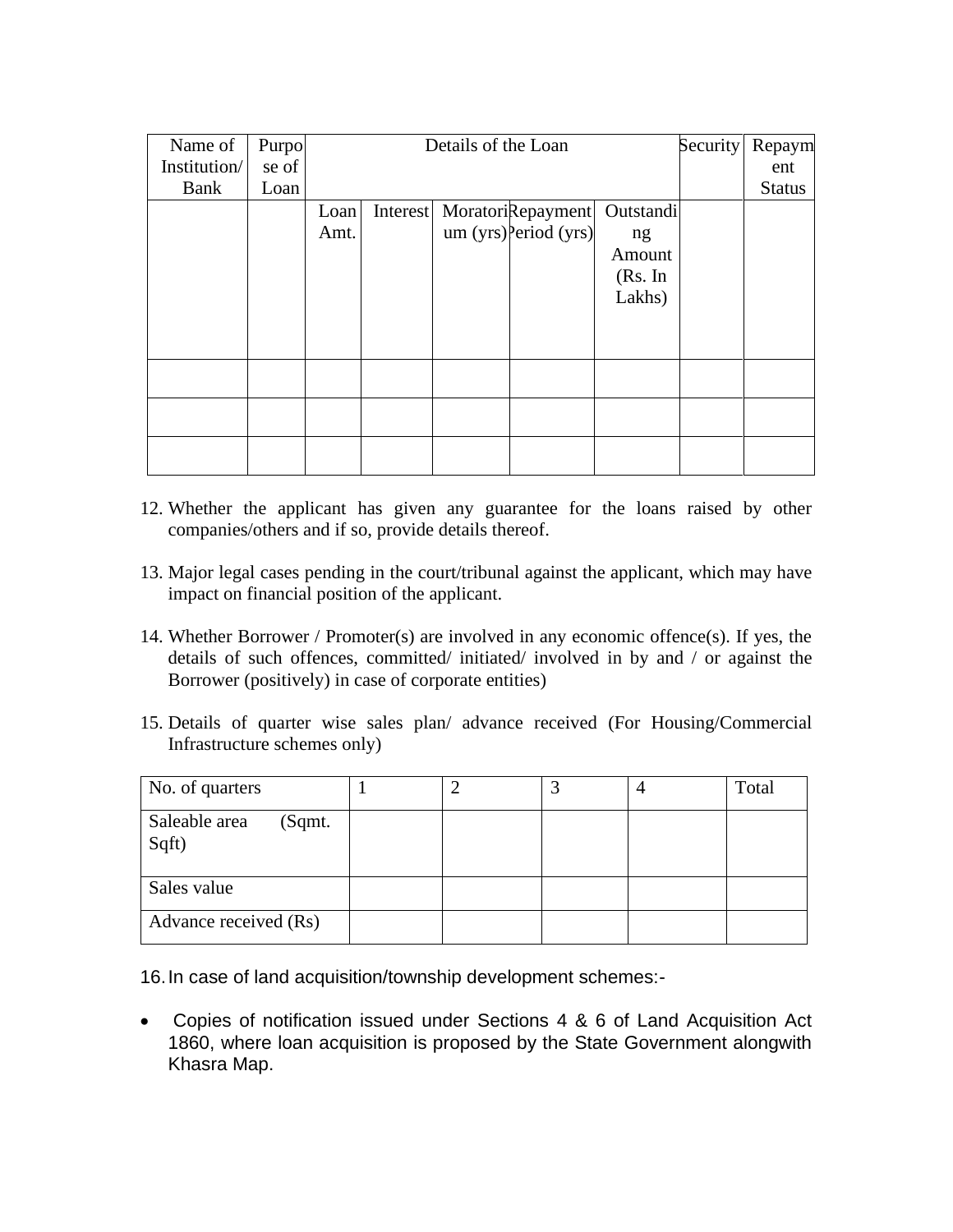- Copies of agreement to sale entered with individual buyers alongwith details of amount paid and amount to be paid, where land is acquired from individuals alongwith Khasra Map.
- Copies of allotment letter/ demand notice issued by the Government Department from whom land is purchased.
- In respect of township development, copies of letter of intent/change in land use permitted, if applicable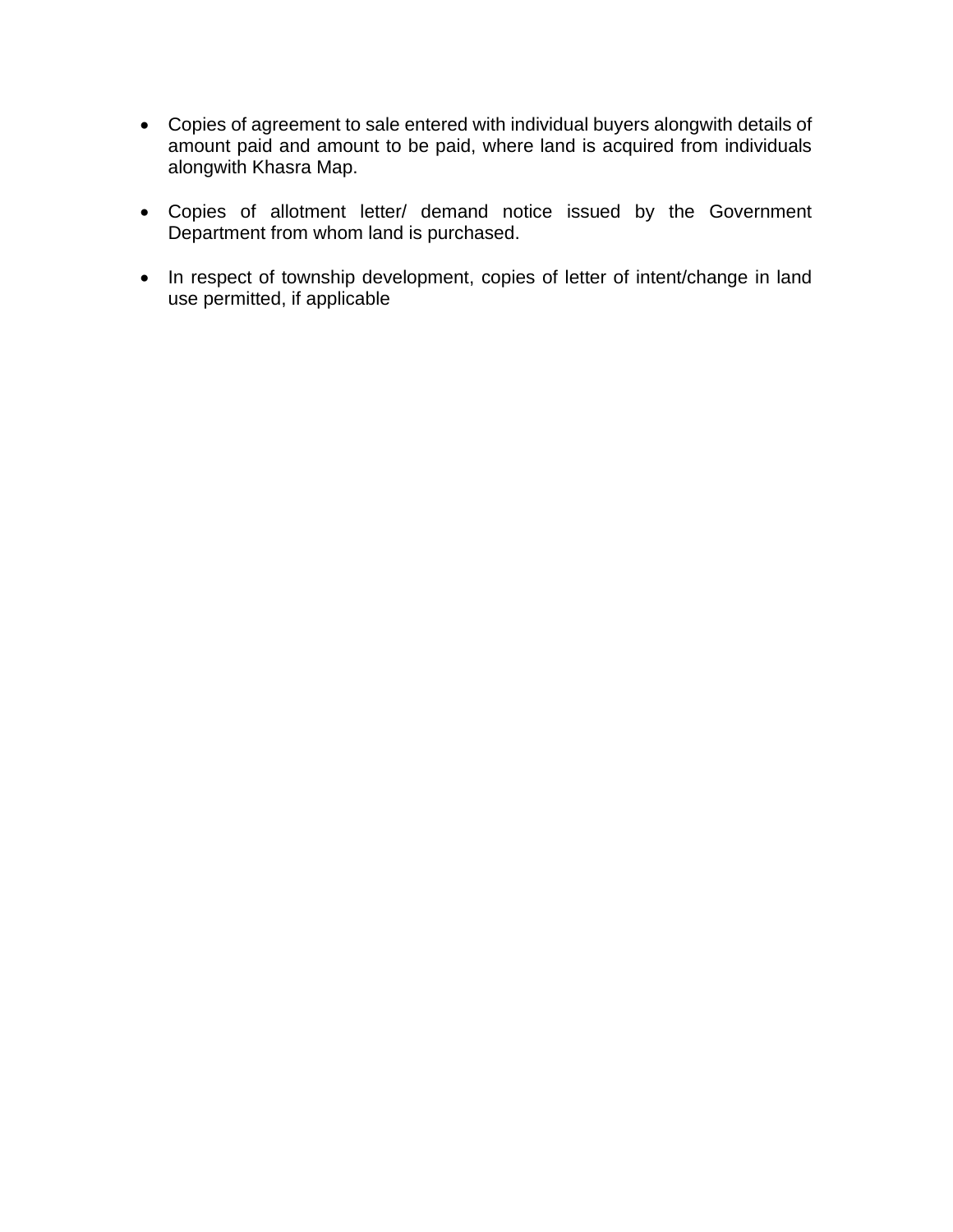# ANNEXURE-1

# Investment & Loan Drawl Schedule

|    | Particulars                     | $\%$ | Amount | Up<br>front | $Qtr-1$ | Qtr-<br>$\overline{2}$ | Qtr-<br>3 | $Qtr-4$ | Total |
|----|---------------------------------|------|--------|-------------|---------|------------------------|-----------|---------|-------|
| 1. | Land cost                       |      |        |             |         |                        |           |         |       |
| 2. | Land<br>Development             |      |        |             |         |                        |           |         |       |
| 3. | <b>Building</b><br>Construction |      |        |             |         |                        |           |         |       |
| 4. | Tender<br>premium               |      |        |             |         |                        |           |         |       |
| 5. | Escalation                      |      |        |             |         |                        |           |         |       |
| 6. | A&S,IDCO,<br>FeF                |      |        |             |         |                        |           |         |       |
|    | <b>TOTAL</b>                    |      |        |             |         |                        |           |         |       |
| 1. | Promoter's<br>Equity            |      |        |             |         |                        |           |         |       |
| 2. | Other<br>Revenue                |      |        |             |         |                        |           |         |       |
| 3. | Unsecured<br>Loans              |      |        |             |         |                        |           |         |       |
| 4. | Hudco Loan                      |      |        |             |         |                        |           |         |       |
|    | <b>TOTAL</b>                    |      |        |             |         |                        |           |         |       |
|    | Scd. Drawal<br>Date             |      |        |             | Dec.    | Mar.                   | Jun.      | Sep.    |       |

Signature & Co. Seal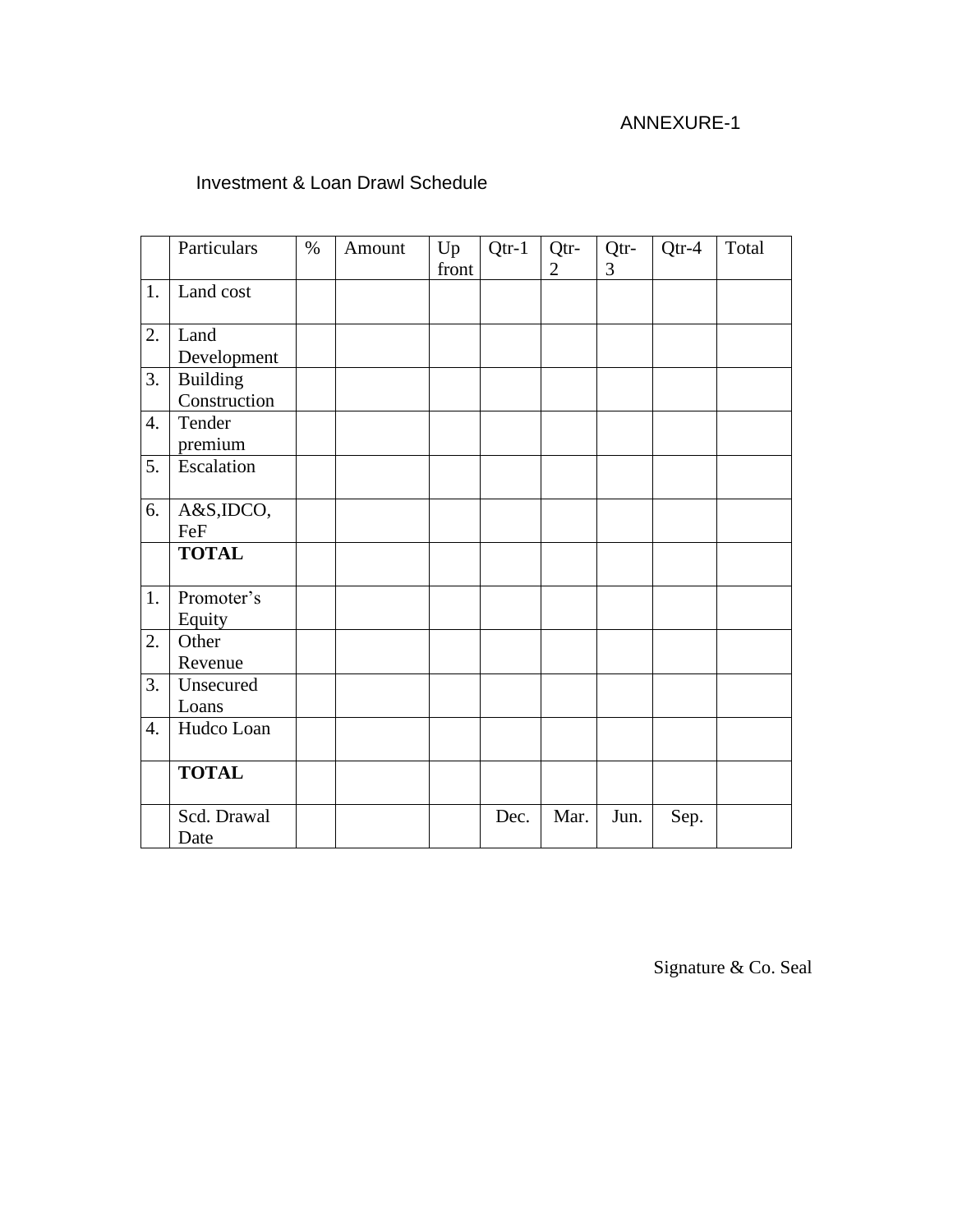# **ANNEXURE-V**

#### **CHECK LIST OF STEPS TO BE OBSERVED BEFORE CONSTITUTION OF MISSION TEAM/CHECK LIST FOR ACCEPTANCE OF PROJECT PROPOSALS UNDER CONSORTIUM FUNDING**

|                                  | <b>Name of the Project:</b>                                                                                                                                                                                                                                                                                |                                                    |  |  |  |  |  |  |
|----------------------------------|------------------------------------------------------------------------------------------------------------------------------------------------------------------------------------------------------------------------------------------------------------------------------------------------------------|----------------------------------------------------|--|--|--|--|--|--|
| <b>Name of Borrowing Agency:</b> |                                                                                                                                                                                                                                                                                                            |                                                    |  |  |  |  |  |  |
| <b>Project Cost:</b>             |                                                                                                                                                                                                                                                                                                            |                                                    |  |  |  |  |  |  |
|                                  | Loan amount:                                                                                                                                                                                                                                                                                               |                                                    |  |  |  |  |  |  |
| S.No.                            | <b>PARTICULARS</b>                                                                                                                                                                                                                                                                                         | <b>STATUS</b><br>(YES/NO/NOT<br><b>APPLICABLE)</b> |  |  |  |  |  |  |
| 1.                               | Whether the Loan Application has been submitted in prescribed format and<br>the prescribed application fee along with the service tax has been paid to<br>HUDCO?                                                                                                                                           |                                                    |  |  |  |  |  |  |
| 2.                               | Whether the proposed scheme is eligible for HUDCO funding as per<br>HUDCO's mandate?                                                                                                                                                                                                                       |                                                    |  |  |  |  |  |  |
| 3.                               | Whether the agency is eligible to raise loan from HUDCO as per its<br>MOA/constitution?                                                                                                                                                                                                                    |                                                    |  |  |  |  |  |  |
| 4.                               | Whether non-government corporate borrower is profit making provided the<br>profitability aspect is verified from the audited accounts<br>And the borrower has no accumulated losses?                                                                                                                       |                                                    |  |  |  |  |  |  |
|                                  | Whether in case of new company/SPV, the profitability aspect is verified<br>from the audited accounts of the promoters/promoter company and<br>promoters have not accumulated losses?                                                                                                                      |                                                    |  |  |  |  |  |  |
| 5.                               | If non-government corporate borrower/promoter company (in case non-<br>government corporate borrower is new company/SPV) is in loss, whether<br>prior approval of CMD has been taken for acceptance of loan application?                                                                                   |                                                    |  |  |  |  |  |  |
| 6.                               | Whether the borrower or any of promoter Director (s) of the borrower is<br>willful defaulter/appearing in defaulter list of RBI?                                                                                                                                                                           |                                                    |  |  |  |  |  |  |
| 7.                               | Whether including the proposed loan amount, the exposure to the<br>borrower/group remains within the exposure norms as per guidelines?                                                                                                                                                                     |                                                    |  |  |  |  |  |  |
| 8.                               | Whether the borrower/group company is in default to HUDCO in any of<br>earlier schemes sanctioned by HUDCO?                                                                                                                                                                                                |                                                    |  |  |  |  |  |  |
| 9.                               | Whether the borrower, Promoter Director (s) and/or group companies are<br>those, who, by virtue of their business relationship with HUDCO, have<br>caused a substantial loss to HUDCO monetary or otherwise and/or led<br>HUDCO to involve into a long drawn litigation for getting its dues<br>recovered? |                                                    |  |  |  |  |  |  |
| 10.                              | Whether Borrower/ Promoters / Directors are involved in any economic<br>offence(s). If yes, the complete details thereof obtained?                                                                                                                                                                         |                                                    |  |  |  |  |  |  |
| 11.                              | In case of take out finance, whether the loan is in the category of standard<br>assets at the time of take out finance?                                                                                                                                                                                    |                                                    |  |  |  |  |  |  |
| 12.                              | Whether the proposed loan amount to Non-Government borrowers is more<br>than Rs 100 crores and if yes, details on whether Lead FI has prepared the<br>appraisal report/IM & accorded final sanction for the project and name of<br>consortium leader & partners.                                           |                                                    |  |  |  |  |  |  |